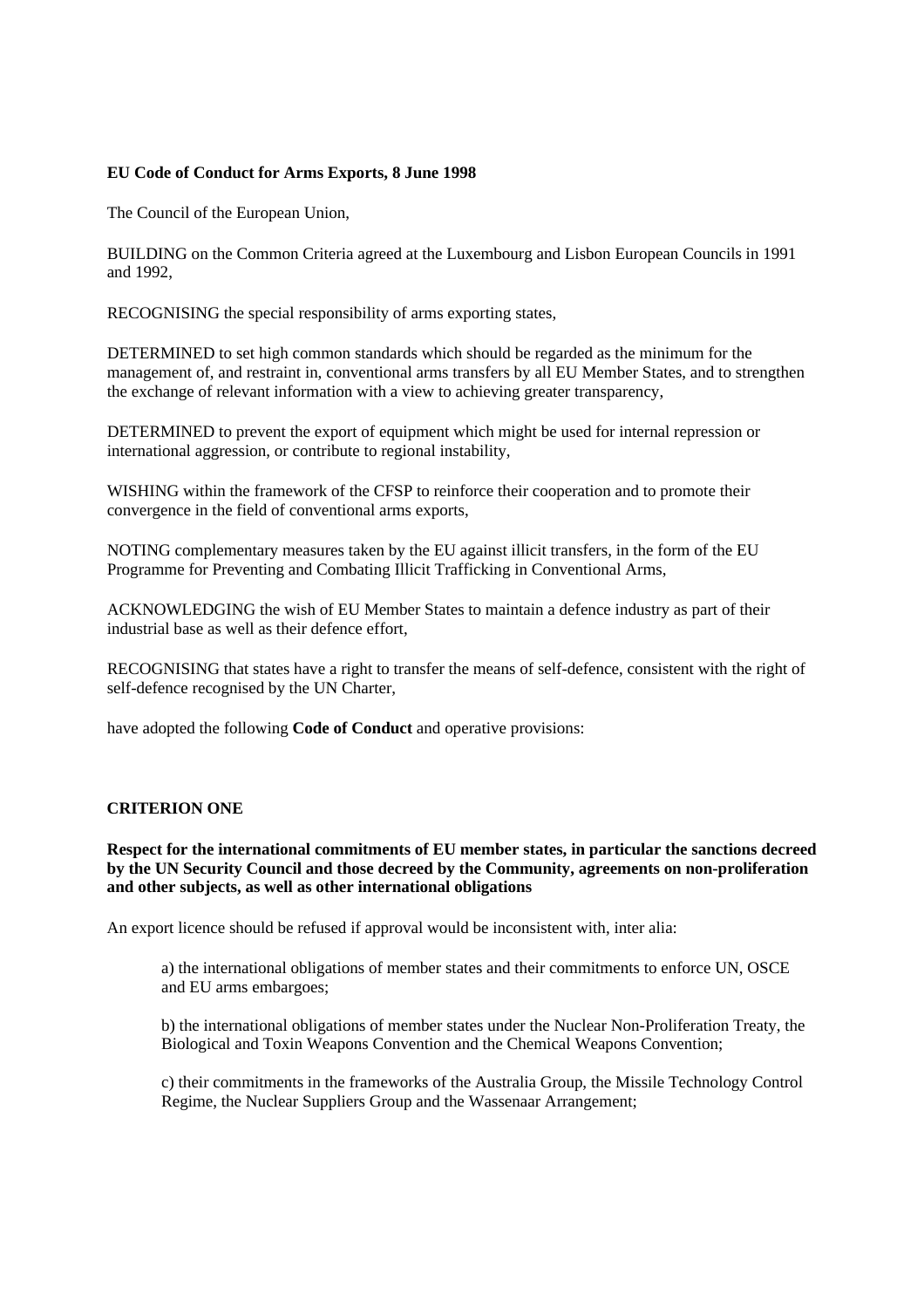d) their commitment not to export any form of anti-personnel landmine.

## **CRITERION TWO**

#### **The respect of human rights in the country of final destination**

Having assessed the recipient country's attitude towards relevant principles established by international human rights instruments, Member States will:

a) not issue an export licence if there is a clear risk that the proposed export might be used for internal repression;

b) exercise special caution and vigilance in issuing licences, on a case-by-case basis and taking account of the nature of the equipment, to countries where serious violations of human rights have been established by the competent bodies of the UN, the Council of Europe or by the EU.

For these purposes, equipment which might be used for internal repression will include, inter alia, equipment where there is evidence of the use of this or similar equipment for internal repression by the proposed end-user, or where there is reason to believe that the equipment will be diverted from its stated end-use or end-user and used for internal repression. In line with operative paragraph 1 of this Code, the nature of the equipment will be considered carefully, particularly if it is intended for internal security purposes. Internal repression includes, inter alia, torture and other cruel, inhuman and degrading treatment or punishment, summary or arbitrary executions, disappearances, arbitrary detentions and other major violations of human rights and fundamental freedoms as set out in relevant international human rights instruments, including the Universal Declaration on Human Rights and the International Covenant on Civil and Political Rights.

#### **CRITERION THREE**

#### **The internal situation in the country of final destination, as a function of the existence of tensions or armed conflicts**

Member States will not allow exports which would provoke or prolong armed conflicts or aggravate existing tensions or conflicts in the country of final destination.

# **CRITERION FOUR**

#### **Preservation of regional peace, security and stability**

Member States will not issue an export licence if there is a clear risk that the intended recipient would use the proposed export aggressively against another country or to assert by force a territorial claim.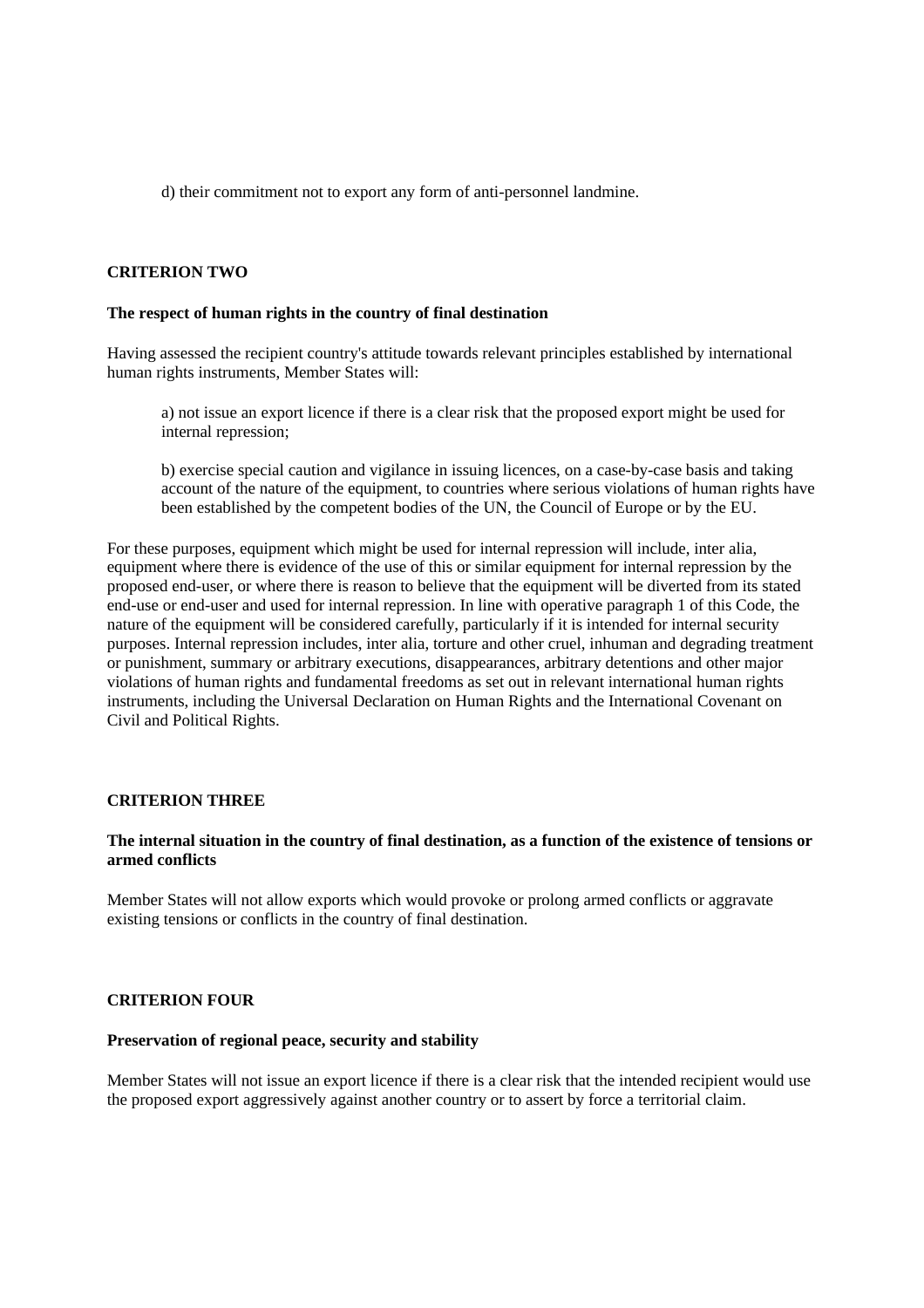When considering these risks, EU Member States will take into account inter alia:

a) the existence or likelihood of armed conflict between the recipient and another country;

b) a claim against the territory of a neighbouring country which the recipient has in the past tried or threatened to pursue by means of force;

c) whether the equipment would be likely to be used other than for the legitimate national security and defence of the recipient;

d) the need not to affect adversely regional stability in any significant way.

# **CRITERION FIVE**

#### **The national security of the member states and of territories whose external relations are the responsibility of a Member State, as well as that of friendly and allied countries**

Member States will take into account:

a) the potential effect of the proposed export on their defence and security interests and those of friends, allies and other member states, while recognising that this factor cannot affect consideration of the criteria on respect of human rights and on regional peace, security and stability;

b) the risk of use of the goods concerned against their forces or those of friends, allies or other member states;

c) the risk of reverse engineering or unintended technology transfer.

#### **CRITERION SIX**

# **The behaviour of the buyer country with regard to the international community, as regards in particular to its attitude to terrorism, the nature of its alliances and respect for international law**

Member States will take into account inter alia the record of the buyer country with regard to:

a) its support or encouragement of terrorism and international organised crime;

b) its compliance with its international commitments, in particular on the non-use of force, including under international humanitarian law applicable to international and non-international conflicts;

c) its commitment to non-proliferation and other areas of arms control and disarmament, in particular the signature, ratification and implementation of relevant arms control and disarmament conventions referred to in sub-paragraph b) of Criterion One.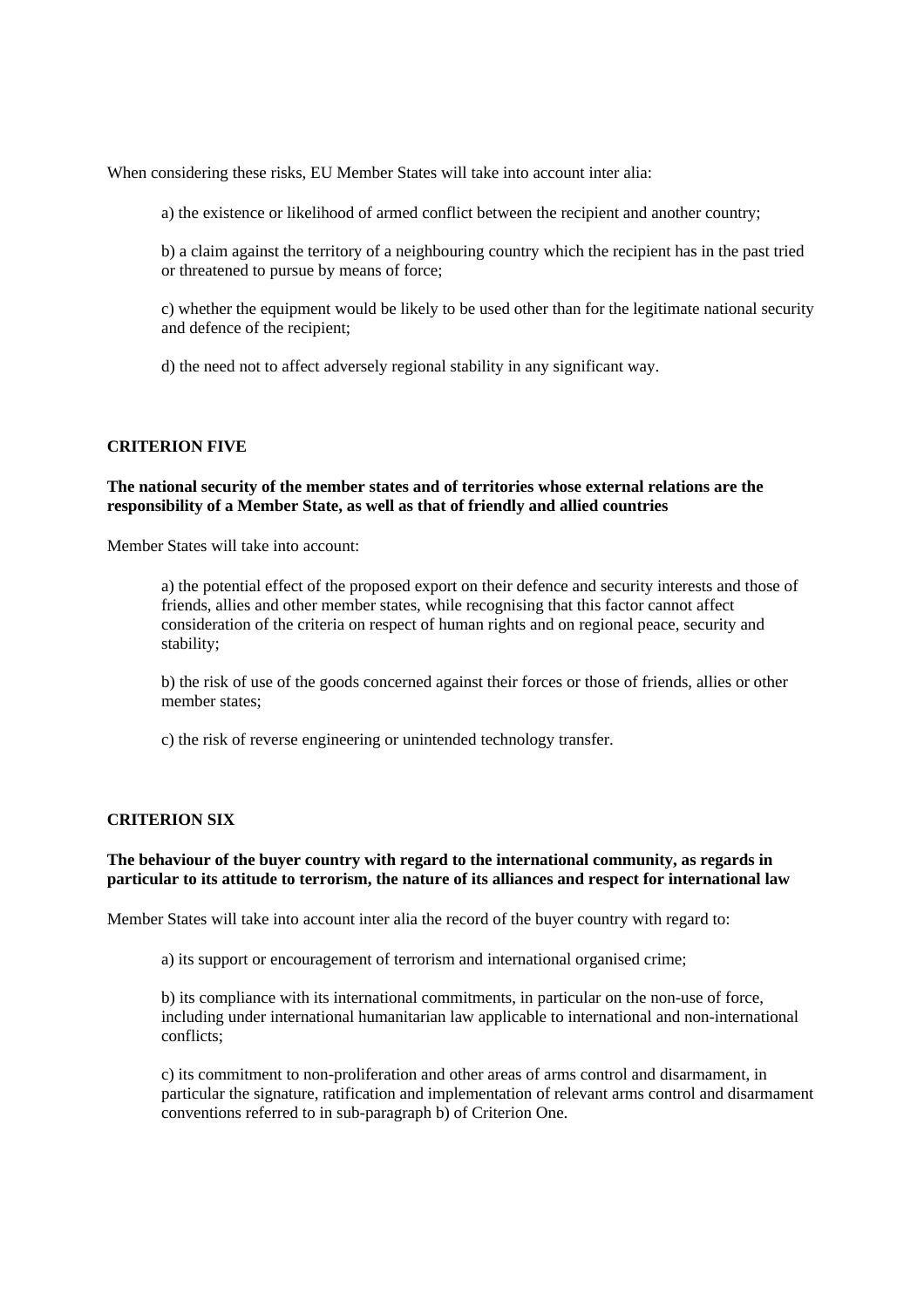## **CRITERION SEVEN**

## **The existence of a risk that the equipment will be diverted within the buyer country or re-exported under undesirable conditions**

In assessing the impact of the proposed export on the importing country and the risk that exported goods might be diverted to an undesirable end-user, the following will be considered:

a) the legitimate defence and domestic security interests of the recipient country, including any involvement in UN or other peace-keeping activity;

b) the technical capability of the recipient country to use the equipment;

c) the capability of the recipient country to exert effective export controls;

d) the risk of the arms being re-exported or diverted to terrorist organisations (anti-terrorist equipment would need particularly careful consideration in this context).

# **CRITERION EIGHT**

**The compatibility of the arms exports with the technical and economic capacity of the recipient country, taking into account the desirability that states should achieve their legitimate needs of security and defence with the least diversion for armaments of human and economic resources** 

Member States will take into account, in the light of information from relevant sources such as UNDP, World Bank, IMF and OECD reports, whether the proposed export would seriously hamper the sustainable development of the recipient country. They will consider in this context the recipient country's relative levels of military and social expenditure, taking into account also any EU or bilateral aid

# **OPERATIVE PROVISIONS**

1. Each EU Member State will assess export licence applications for military equipment made to it on a case-by-case basis against the provisions of the Code of Conduct.

2. This Code will not infringe on the right of Member States to operate more restrictive national policies.

3. EU Member States will circulate through diplomatic channels details of licences refused in accordance with the Code of Conduct for military equipment together with an explanation of why the licence has been refused. The details to be notified are set out in the form of a draft pro-forma at Annex A. Before any Member State grants a licence which has been denied by another Member State or States for an essentially identical transaction within the last three years, it will first consult the Member State or States which issued the denial(s). If following consultations, the Member State nevertheless decides to grant a licence, it will notify the Member State or States issuing the denial(s), giving a detailed explanation of its reasoning.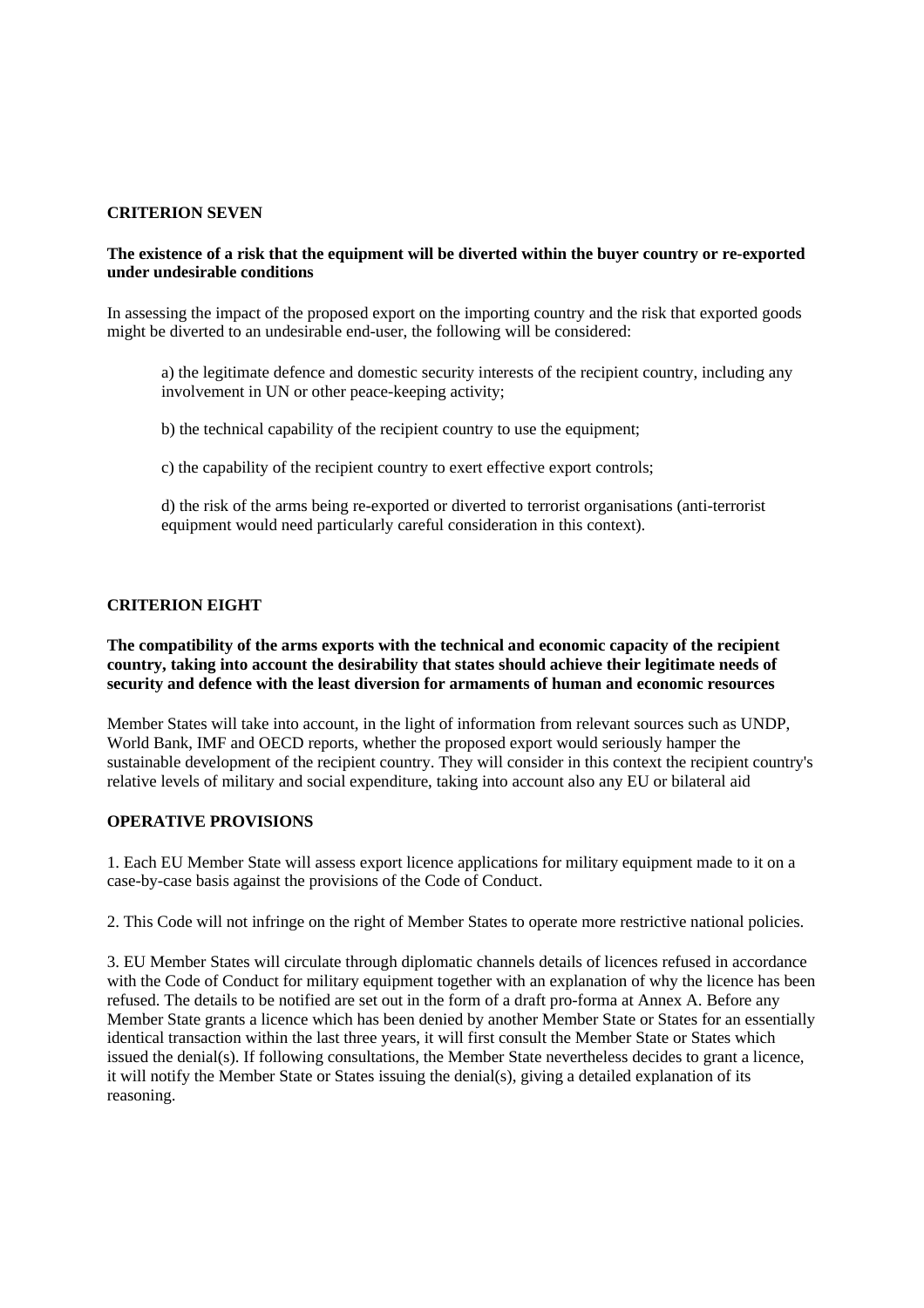The decision to transfer or deny the transfer of any item of military equipment will remain at the national discretion of each Member State. A denial of a licence is understood to take place when the member state has refused to authorise the actual sale or physical export of the item of military equipment concerned, where a sale would otherwise have come about, or the conclusion of the relevant contract. For these purposes, a notifiable denial may, in accordance with national procedures, include denial of permission to start negotiations or a negative response to a formal initial enquiry about a specific order.

4. EU Member States will keep such denials and consultations confidential and not to use them for commercial advantage.

5. EU Member States will work for the early adoption of a common list of military equipment covered by the Code, based on similar national and international lists. Until then, the Code will operate on the basis of national control lists incorporating where appropriate elements from relevant international lists.

6. The criteria in this Code and the consultation procedure provided for by paragraph 2 of the operative provisions will also apply to dual-use goods as specified in Annex 1 of Council Decision 94/942/CFSP as amended, where there are grounds for believing that the end-user of such goods will be the armed forces or internal security forces or similar entities in the recipient country.

7. In order to maximise the efficiency of this Code, EU Member States will work within the framework of the CFSP to reinforce their cooperation and to promote their convergence in the field of conventional arms exports.

8. Each EU Member State will circulate to other EU Partners in confidence an annual report on its defence exports and on its implementation of the Code. These reports will be discussed at an annual meeting held within the framework of the CFSP. The meeting will also review the operation of the Code, identify any improvements which need to be made and submit to the Council a consolidated report, based on contributions from Member States.

9. EU Member States will, as appropriate, assess jointly through the CFSP framework the situation of potential or actual recipients of arms exports from EU Member States, in the light of the principles and criteria of the Code of Conduct.

10. It is recognised that Member States, where appropriate, may also take into account the effect of proposed exports on their economic, social, commercial and industrial interests, but that these factors will not affect the application of the above criteria.

11. EU Member States will use their best endeavours to encourage other arms exporting states to subscribe to the principles of this Code of Conduct.

12. This Code of Conduct and the operative provisions will replace any previous elaboration of the 1991 and 1992 Common Criteria.